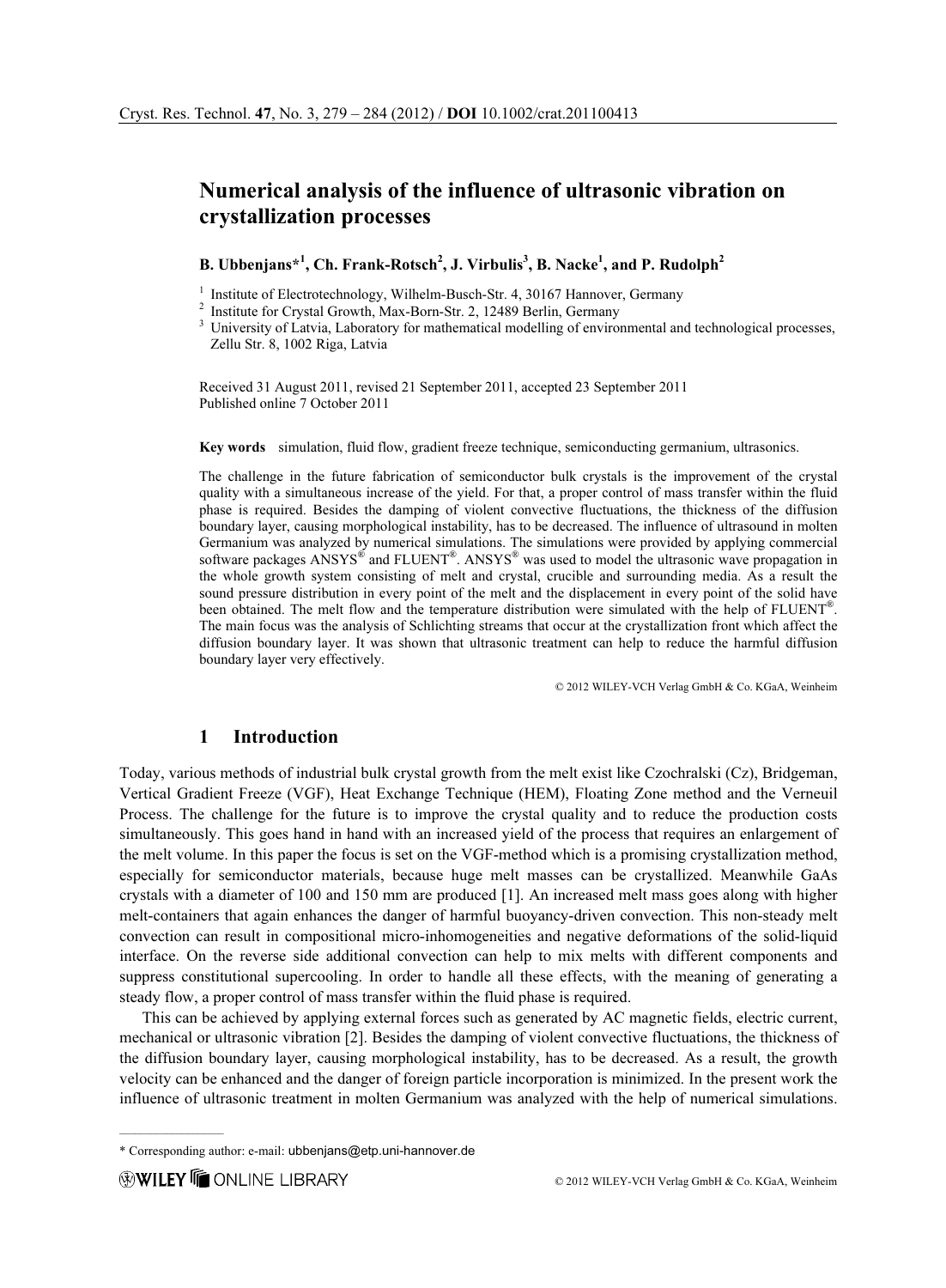According to Zharikov et al. [3], the radial homogeneity of dopant and stress distribution in  $\text{NaNO}_3$  crystals was improved when vibrations in the range of 50 -100 Hz were applied. They also showed that the occurring steady flow resulted in a lowering of the curvature of the solid liquid interface. Furthermore, Kozhemyakin investigated the influence of ultrasonic treatment on the Cz-crystallization process in the range of 0.15 to 10 MHz [4-11]. He found out that the striations in the central part of GaAs, Bi-Sb and  $Ga_{0.03}In_{0.97}Sb$  single crystals vanish when ultrasound at a frequency up to 5 MHz is applied. He also showed that ultrasound induces standing waves and influences the convective melt-flow in the vicinity of the crystallization front [7,9,11]. In general, high frequency vibrations more than 10 Hz do not disturb the interface location and the chemical micro-homogeneity of the crystals due to the low-pass behavior of the phase boundary as was already shown by Hurle and Jakeman [12].

# 2 Experimental setup

The crystal growth of Germanium in a VGF-process is planned to be influenced by ultrasound. The VGFsystem that will be analyzed is located at the IKZ in Berlin. The experimental setup without ultrasonic equipment has already been published [13] and was used for investigations of travelling magnetic fields. Since the VGF process is an encased system it is hard to make observations of the inside. Furthermore the high temperatures prevent an easy test of the ultrasonic equipment. Therefore, it was decided for the first step, to analyze the crystal growth numerically. The setup for the numerical simulations of the Vertical Gradient Freeze (VGF) process with the ultrasonic equipment is sketched in figure 1.



Fig. 1 Sketched set-up of the Vertical Gradient Freeze (VGF) process with the ultrasonic equipment.

The ultrasonic installation consists of a piezoelectric transducer and a 1m long ceramic waveguide with 1 cm in diameter. The influence of the waveguide-diameter on the crystal growth has already been analyzed [17]. The ultrasonic supply is planned centrically from the topside of the crucible. The comparatively long rod is necessary because it has to go through a broad heat insulation. The transducer system is water cooled to conduct away the acoustic losses on the one side and the thermal energy from the melt on the other side. A thermocouple is fixed at the centre part of the piezo-ceramic to observe the temperature at the transducer during the process. The piezoelectric transducer has three available ultrasonic frequencies: 581 kHz, 861 kHz and 1136 kHz. The results of the numerical simulations are presented in chapter 3.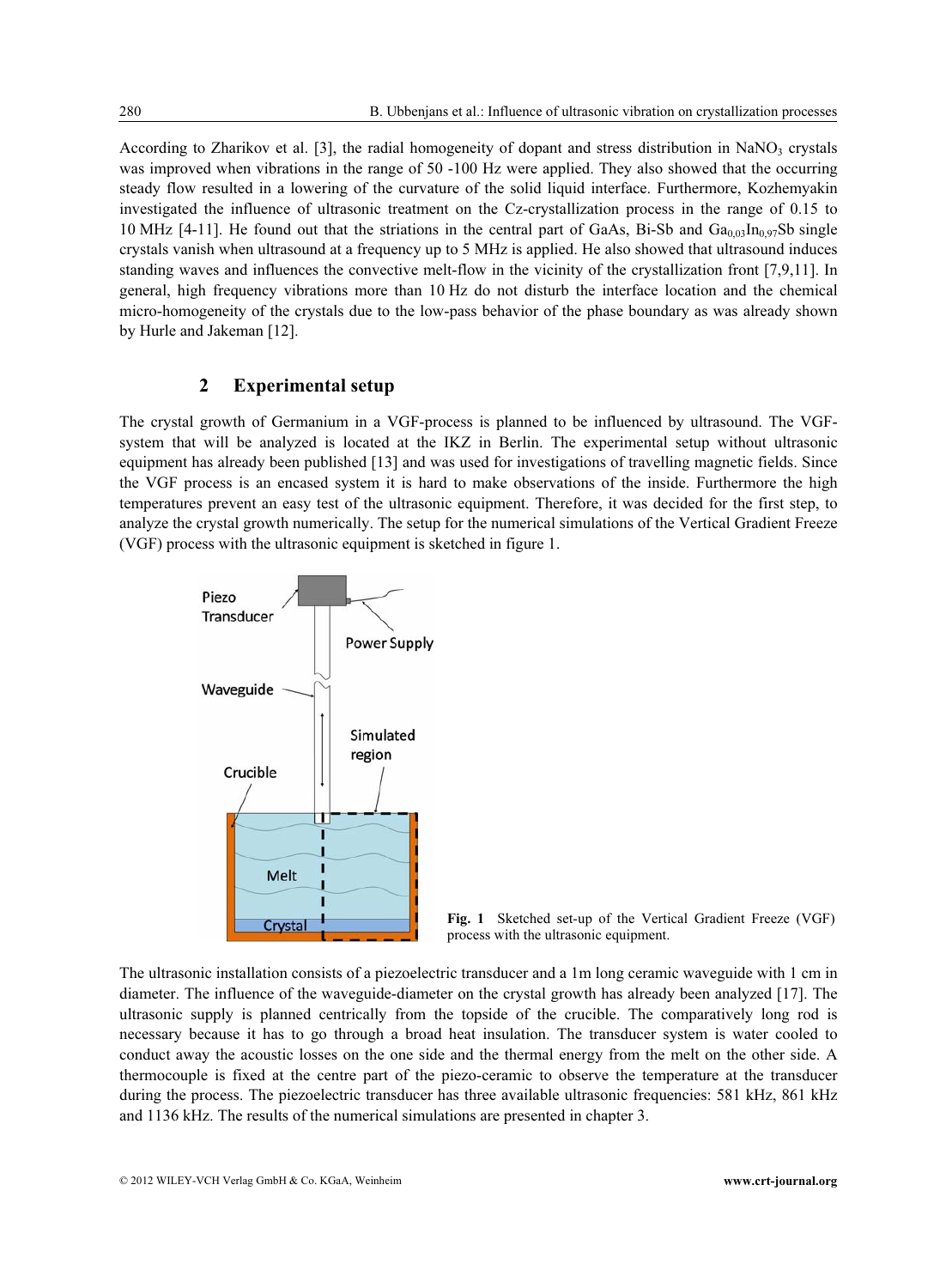#### 3 Numerical simulations

Calculation method The numerical simulations were provided by applying commercial software packages ANSYS<sup>®</sup> and FLUENT<sup>®</sup> [14]. In principle the influence of the ultrasonic treatment is calculated in three steps. The first step is the modeling of the ultrasonic wave propagation in the whole growth system which consists of melt and crystal, crucible and surrounding media. The second step is the calculation of the Schlichting streaming. The Schlichting streaming is a flow that always occurs at all solid-liquid interfaces, when an acoustic field is present. It acts inside the hydrodynamic boundary layer in the form of elongated vortices [15]. The third step is the use of this Schlichting streaming as a boundary condition for an additional global streaming calculation.

The acoustic field was computed by creating a 2D axisymmetric model in ANSYS®, which was the first calculation step. The numerical model includes the melt, crystal, crucible and surrounding media. The ultrasonic influence is analyzed for three different frequencies f, i.e. 581, 861 and 1136 kHz. As a boundary condition the pressure at the outside of the surrounding media is set to zero. At the place where the waveguide touches the melt surface a displacement with a harmonic excitation is default. The displacement amplitude A corresponds to an acoustic power of 100 W. The amplitude A changes with the frequency f since A is inversely proportional to f for a constant power. The preconditioned material properties for the liquid parts are density  $\rho$ and sound velocity c. For the solid parts of the system the density  $\rho$ , Young's modulus E, Poisson's ratio  $\sigma$ and damping coefficient  $\alpha$  have to be considered. As a result, the sound pressure distributions p in every point of the melt and surrounding media has been obtained by using the lossless wave-equation:

$$
\frac{1}{c^2} \frac{\partial^2 p}{\partial t^2} - \nabla^2 p = 0,
$$
\n(1)

with the time t and the pressure p. The displacement  $u$  in every point of the crystal and crucible has been calculated by using the equation of motion:  $\frac{1}{c^2} \frac{\partial \rho}{\partial t^2} - \nabla^2 p = 0$ ,<br>
e *t* and the pressure<br>
v using the equation of<br>
M  $\ddot{u} + C \dot{u} + K u = F^a$ -<br>t1<br>.

$$
\mathbf{M}\ddot{u} + \mathbf{C}\dot{u} + \mathbf{K}u = \mathbf{F}^{\mathbf{a}}\,,\tag{2}
$$

where  $M$  indicates the mass matrix, C the damping matrix, K the stiffness matrix and  $F<sup>a</sup>$  the vector of the apposed ultrasonic-forces. Both equations are coupled in such a way that the displacement  $u$  is converted into a pressure p at all solid-liquid interfaces and vice versa. The three available frequencies 581, 861 and 1136 kHz are compared in detail.

In the second step the Schlichting velocity vector  $v<sub>S</sub>$  is analyzed that occurs at the crystallization front.  $v<sub>S</sub>$ can be obtained from the acoustic velocity  $v_A$  that was received in the acoustic ANSYS® calculation in the first step. The used formula is the following, whereby  $\omega$  is the angular speed  $2\pi f$  and  $\varphi$  the phase shift [15].

$$
\mathbf{v}_{\rm S} = -\frac{1}{2\omega} \left\{ \frac{1}{2} (\mathbf{v}_{\rm A} \nabla) \mathbf{v}_{\rm A} + \mathbf{v}_{\rm A} (\nabla \mathbf{v}_{\rm A}) + \frac{3}{2} (\mathbf{v}_{\rm A} \nabla \phi) \mathbf{v}_{\rm A} \right\}.
$$
 (3)

In the third step a global stream calculation of the melt is conducted. For this calculation the Schlichtingvelocity  $v<sub>S</sub>$  was set as the velocity boundary condition at the crystallization front. At the crucible wall a no-slip boundary condition is set. The melt flow and the temperature distribution were simulated with  $FLUENT^{\circledast}$  in 2D.

## 4 Results and discussion

Figure 2 shows the distribution of the acoustic field in the whole growth system for the three available frequencies. It can be seen that the structures are getting smaller by increasing the frequency. Especially at the vertical path across the axis of symmetry between waveguide and solid-liquid interface, the standing wave structures are largely distinct and have the dimension of a half wavelength. Also superimpositions of waves of different directions are visible. In the solid part of the system acoustic waves propagate in terms of displacement waves. In contrast to pressure waves, they can distribute in longitudinal and transversal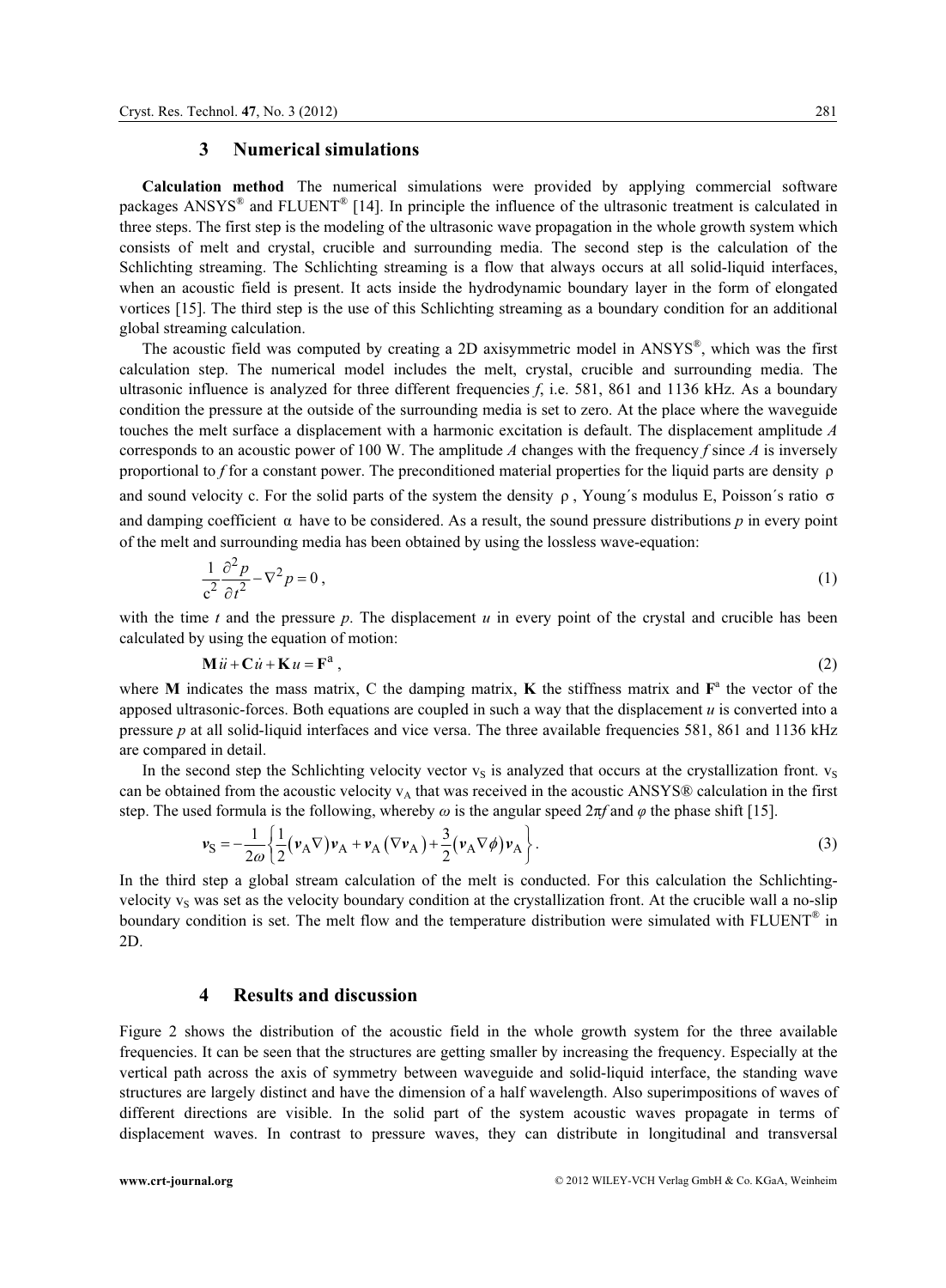directions. Crystal and crucible show a very obvious pattern with different distances from wave-node to wavenode compared to the melt. This originates in the superposition of the two different types of propagation directions. The sound speed of longitudinal pressure waves in Germanium is 3716 m/s and differs from the sound speed in solids with 4517 m/s for longitudinal and 2602 m/s for transversal distribution directions [16]. This leads to different wave lengths as well. For example in the case of  $f=581$  kHz the wavelength in the liquid part is: / m/s for loi<br>ligths as well<br>–1 າ:

$$
\lambda_{L,581} = \frac{3716 \text{ m} \cdot \text{s}^{-1}}{581000 \text{ s}^{-1}} = 6.4 \cdot 10^{-3} \text{ m} = 6.4 \text{ mm} \,. \tag{4}
$$

Out of this sound field the Schlichting streaming can be calculated. The Schlichting streaming occurs at the crystallization front and has its direction parallel to the interface. This leads to little vortex streams in the vicinity of the diffusion boundary layer. The Schlichting-streaming across the solid-liquid interface is plotted in figure 3 for all three frequencies.



Fig. 2 Simulated sound field in the used VGF arrangement. For the melt the pressure is indicated and for crystal and crucible the displacement is stated (a) Frequency  $f=581$  kHz, excitation amplitude a=8.8x10<sup>-8</sup> m and sound power P=100 W (b)  $f=861$  kHz, a=6x10<sup>-8</sup> m and P=100 W (c)  $f=1136$  kHz, a=4.5x10<sup>-8</sup> m and P=100 W.



Fig. 3 Schlichting streaming at the solid-liquid interface parallel to the boundary (a) Frequency  $f=581$  kHz, excitation amplitude a=8.8x10<sup>-8</sup> m and sound power P=100 W (b)  $f=861$  kHz, a=6x10<sup>-8</sup> m and P=100 W (c)  $f=1136$  kHz, a=4.5x10<sup>-8</sup> m and P=100 W.

It is interesting to see that the velocity amplitudes decrease with increasing frequency. To influence the diffusion boundary layer as much as possible, a high velocity amplitude is favored. On the other side the number of velocity conversions increase with increasing frequency. This can be explained by the higher number of standing waves achieved by a smaller wavelength. More velocity conversions connotes to more vortex streams across the diffusion boundary layer. That implies complement interests and requires further investigations in the third calculation step.

In the third step of the analysis a global hydrodynamic calculation is conducted. For hydrodynamic calculations a no-slip boundary condition is usually set at all solid-liquid interfaces. To reduce the diffusion boundary layer in this case you have to generate very high global velocities. These velocities are difficult to produce and to control. With the use of ultrasonic treatment a flow field is created very close to the boundary layer based on the Schlichting flow.  $v_s$  is in the range of less than 1  $\mu$ m away from the boundary for all three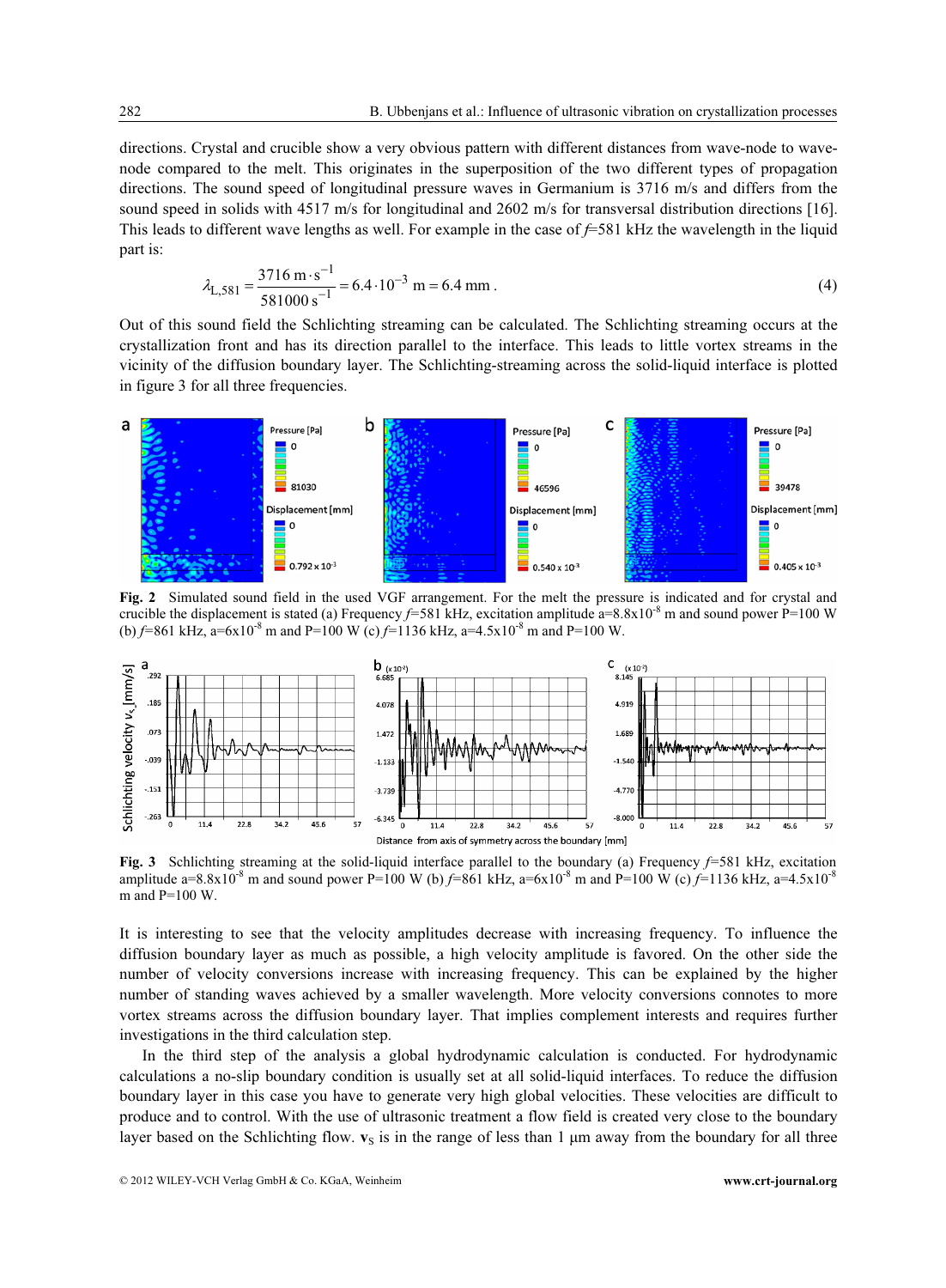frequencies. From the viewpoint of the hydrodynamic stream it behaves like a moving wall, so it makes sense to set the Schlichting velocity  $v_s$  as a boundary condition. This constraint has the great advantage that it can be easily implemented in every hydrodynamic simulation. It is also possible to add this boundary condition to calculations with other external forces like generated by magnetic or electric fields. Because of the high ultrasonic frequencies the sound field does not interact with the other field so they can be superimposed. Thus, the acoustic field can be determined separately in the explained way. Figure 4 shows a set of hydrodynamic simulations for the three regarded frequencies and a calculation without any acoustic fields.



Fig. 4 Simulated flow patterns in the germanium melt (a) without ultrasonic treatment (b) Frequency  $f=581$  kHz, excitation amplitude a=8.8x10<sup>-8</sup> m and sound power P=100 W (c)  $\neq$ 861 kHz, a=6x10<sup>-8</sup> m and P=100 W (d)  $\neq$ =1136 kHz,  $a=4.5x10^{-8}$  m and P=100 W.



Fig. 5 Detail image of the vortices at the solid-liquid interface with the frequency f=581 kHz (a) Contour plot (b) Vector plot (see fig. 4b).

All four simulations contain a steady state thermal calculation of the regarded VGF process. It becomes obvious that in the case of ultrasonic influence small vortices arise. They increase in size with decreasing frequency. In the case of 581 kHz the influence on the diffusion boundary layer is most effective, because it has a high Schlichting velocity  $v<sub>S</sub>$  but also a still high enough number of vortices along the interface actuated by the velocity conversions. A detail image of these vortices at the solid-liquid interface is given in figure 5 (see also fig. 4b). Meanwhile successful experimental validation at growth of 4 inch Ge crystals in US field has been done [18].

## 4 Conclusions

The presented results show that ultrasonic treatment is able to influence the VGF process in a favourable way. The Schlichting streaming induced by the acoustic sound field produces vortices close to the crystallization front. These velocities act inside the hydrodynamic boundary layer. This helps to remove the harmful diffusion boundary layer very effectively. It turned out that especially an ultrasonic frequency of 581 kHz is useful. This frequency combines the advantage of a high Schlichting velocity and a still high enough number of vortices along the interface actuated by the velocity conversions. The numerical models of the VGF process are